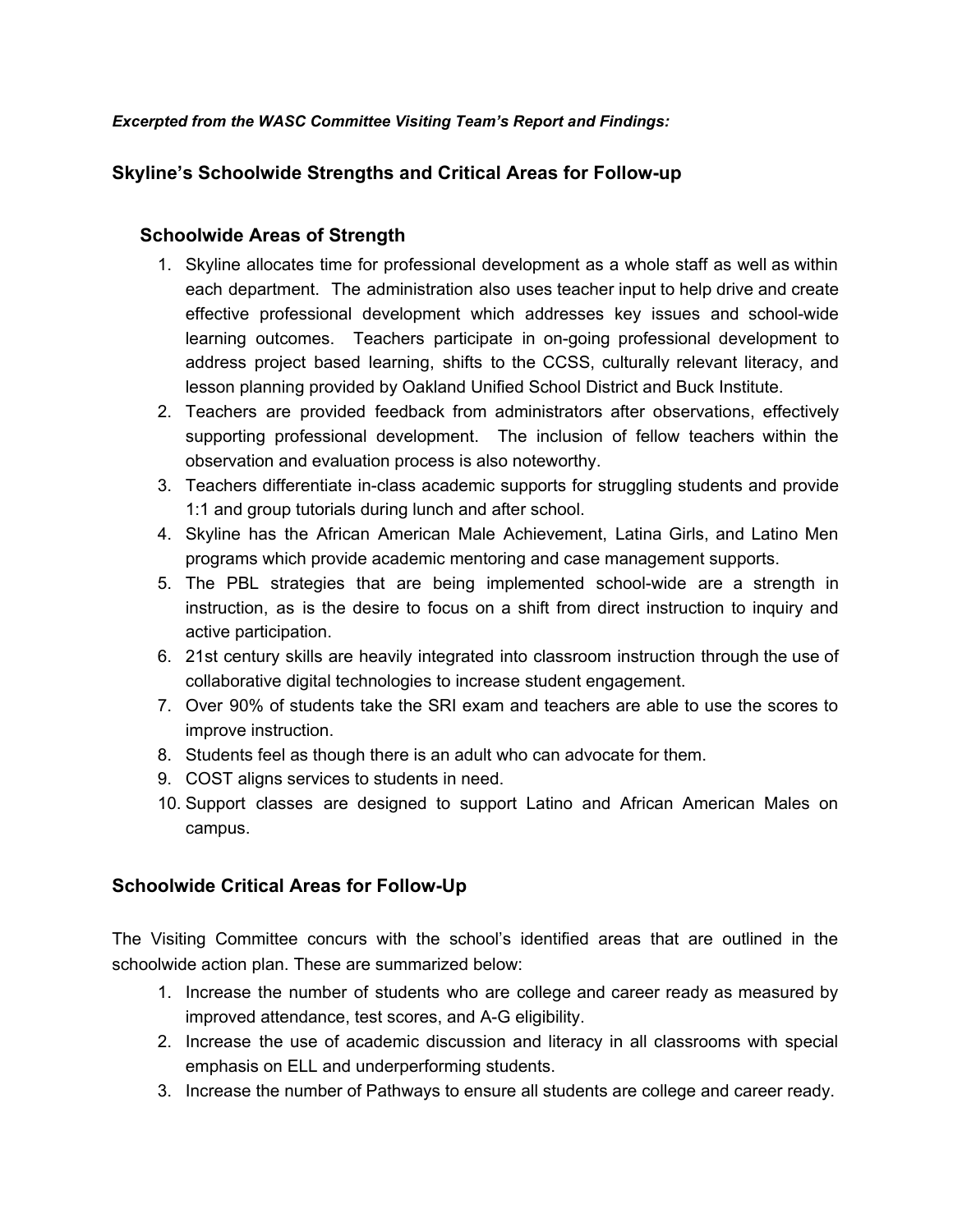In addition, the Visiting Committee has identified areas that need to be strengthened:

- 1. The Visiting Committee recommends that the district support the school improvement efforts by maintaining the leadership in place to enable Skyline to move forward with district mandated programs.
- 2. The Visiting Committee recommends that the school be allocated enough time to effectively implement the programs already in place or being considered, e.g., PBIS, IB, wall to wall pathways. This would include creating a structured timeline for program planning, professional development, and program implementation.
- 3. The Visiting Committee recommends that there be a systematic structure in place for clear delineation of what data teachers are expected to examine, what instructional and curricular modifications need to be made in response to data analysis and a process for evaluating each teacher's progress in this area.
- 4. The Visiting Committee recommends that Skyline develop positive, consistent, effective communication among stakeholders.
- 5. The Visiting Committee recommends that the district upgrade facilities to provide accessibility to all classrooms for students, teachers, parents, and Chromebook carts.

#### **Ongoing Skyline School Improvement**

Skyline High School has identified three areas of improvement:

- 1. Increase the number of students who are college and career ready as measured by improved attendance, test scores, and A-G eligibility.
- 2. Increase the use of academic discussion and literacy in all classrooms with special emphasis on ELL and underperforming students.
- 3. Increase the number of Pathways to ensure all students are college and career ready.

All three of these areas are based on the school's selfreflection and data from SQR, site visits, observations, and feedback.

Skyline High School's Action Plan seems to have been carefully considered. All aspects of the plan are linked to the ESLRs and goals. Each aspect of the plan has a list of the school's strengths and challenges.

Each area of improvement is focused on the enhancement of student learning. All three of the areas of improvement have established student learning goals. For example, in order to prepare their students for college and career, they have set a goal of increasing the graduation rate by 10%. Skyline's action plan has integrated several of their school's initiatives. Every